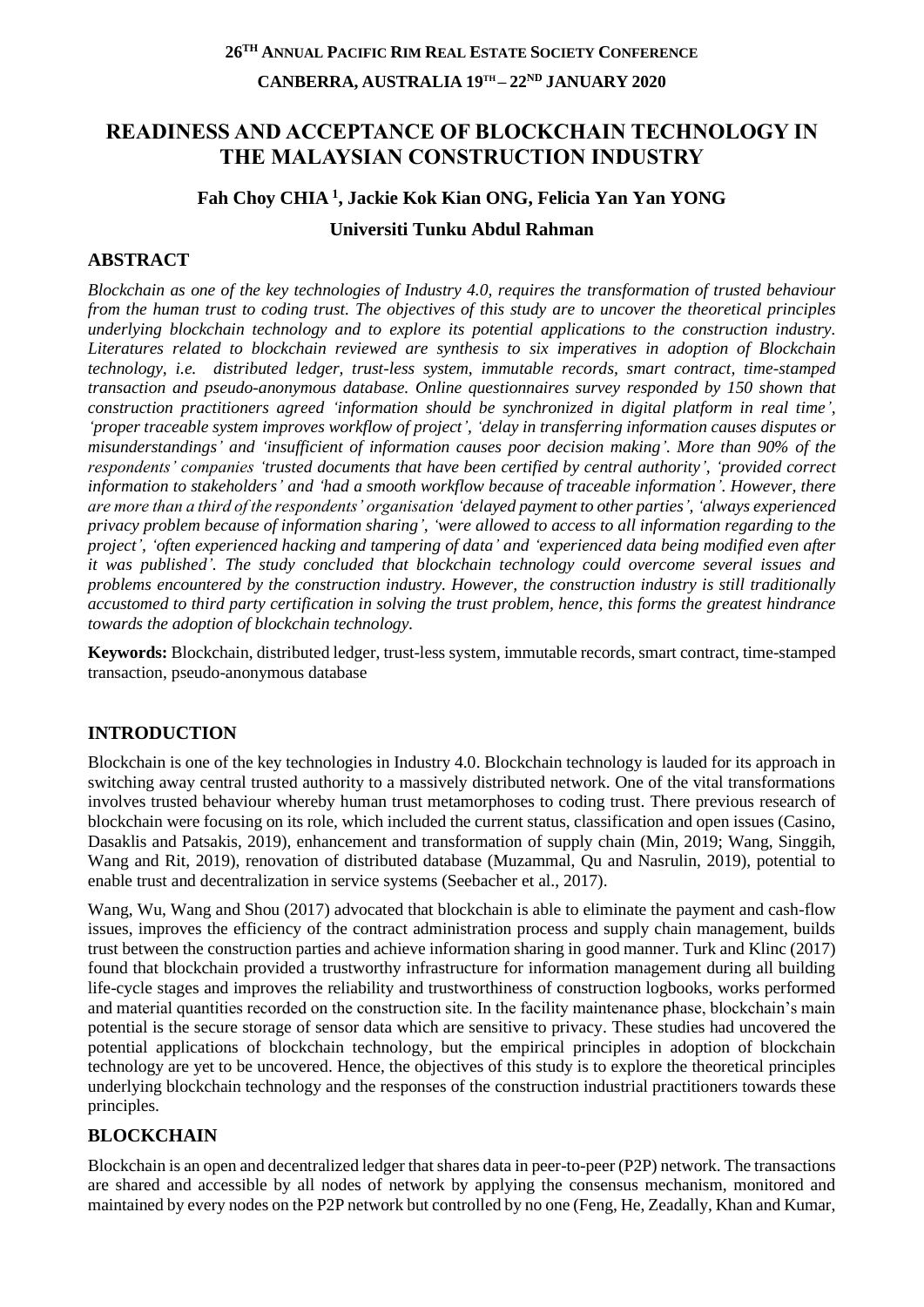2019). P2P network is a self-organizing and decentralized network which composed by more than two or more PCs connected and shares the resources without going through a central authority (Deokate et al., 2019). The fundamental transformation that blockchain technology brings is an approach of switching away central trusted authority in a massively distributed network (Dhillon, Metcalf and Hooper, 2017). Blockchain offers disintermediation by reducing reliance on third parties (Wang, Singgih, Wang and Rit, 2019). In fact, "trust" is impossible to be achieved when there is no central authority since price of centralization is trust. The users need to trust centralized operators with data kept by centralized authority (Fillippi, 2016). The consensus mechanism in blockchain makes the data much reliable since the data are validated by all the peers on the network. A consensus mechanism is an algorithm that contains set of rules and agreements to create a fair environment in distributed network (Muzammal, Qu and Nasrulin, 2019). However, decentralized systems are much more difficult to implement than centralized platforms due to difficulty to allow for an effective coordination amongst a distributed network of peers (Fillippi, 2016).

In a nutshell, there are eight blockchain technology highlighted in the published literature as summarized in Table 2.1: Distributed ledger, trust-less system, transparent database, immutable records, Smart contracts, Timestamped transaction and pseudonymous identity.

| Blockchain<br>Technology  | In text citation                                                                                                                                                                                                                                 |
|---------------------------|--------------------------------------------------------------------------------------------------------------------------------------------------------------------------------------------------------------------------------------------------|
| <b>Distributed ledger</b> | No single body or individual is able to control or authorise the blockchain<br>network (Feng, He, Zeadally, Khan and Kumar, 2019).                                                                                                               |
|                           | Blockchain enables the transaction of assets or data without the<br>$\bullet$<br>immediate need for one central connecting organization (Muzammal, Qu<br>and Nasrulin, 2019).                                                                    |
|                           | The blockchain consists of replicated data and distributed to each and<br>$\bullet$<br>every node in blockchain network (Muzammal, Qu and Nasrulin, 2019)                                                                                        |
|                           | Blockchain offers automatic traceability, since append-only distributed<br>databases of transaction records can be shared across the entire P2P<br>network and those historical records remain forever with permanent<br>footprints (Min, 2019). |
| <b>Trust-less system</b>  | Blockchain technology creates a trust-less decentralised environment that<br>has consensus algorithm as its operational engine (Muzammal, Qu and<br>Nasrulin, 2019).                                                                             |
|                           | Trust is embedded and programmed into the technological platform<br>٠<br>(Wang, Singgih, Wang and Rit, 2018).                                                                                                                                    |
|                           | Blockchain replaces the need for intermediaries by redirecting the trust to<br>decentralised systems (Macrinici, Cartofeanu and Gao, 2018).                                                                                                      |
|                           | participants involved don't need to have an established trust<br>relationship if they trust the blockchain itself (Wang, Wu, Wang and<br>Shou, 2017).                                                                                            |
|                           | Blockchains are an application enable economic transactions without<br>requiring a trusted third party (Li, Greenwood and Kassem, 2019)                                                                                                          |
|                           | Consensus is achieved by executing the rules of the blockchain without<br>$\bullet$<br>any central authorization (Feng, He, Zeadally, Khan and Kumar, 2019).                                                                                     |
| <b>Immutable records</b>  | The blocks in blockchain cannot be altered once they are added to the<br>chain, which makes the chain of transactions publicly verifiable and<br>totally immutable (Taylor, 2017).                                                               |

Table 2.1: Blockchain Technology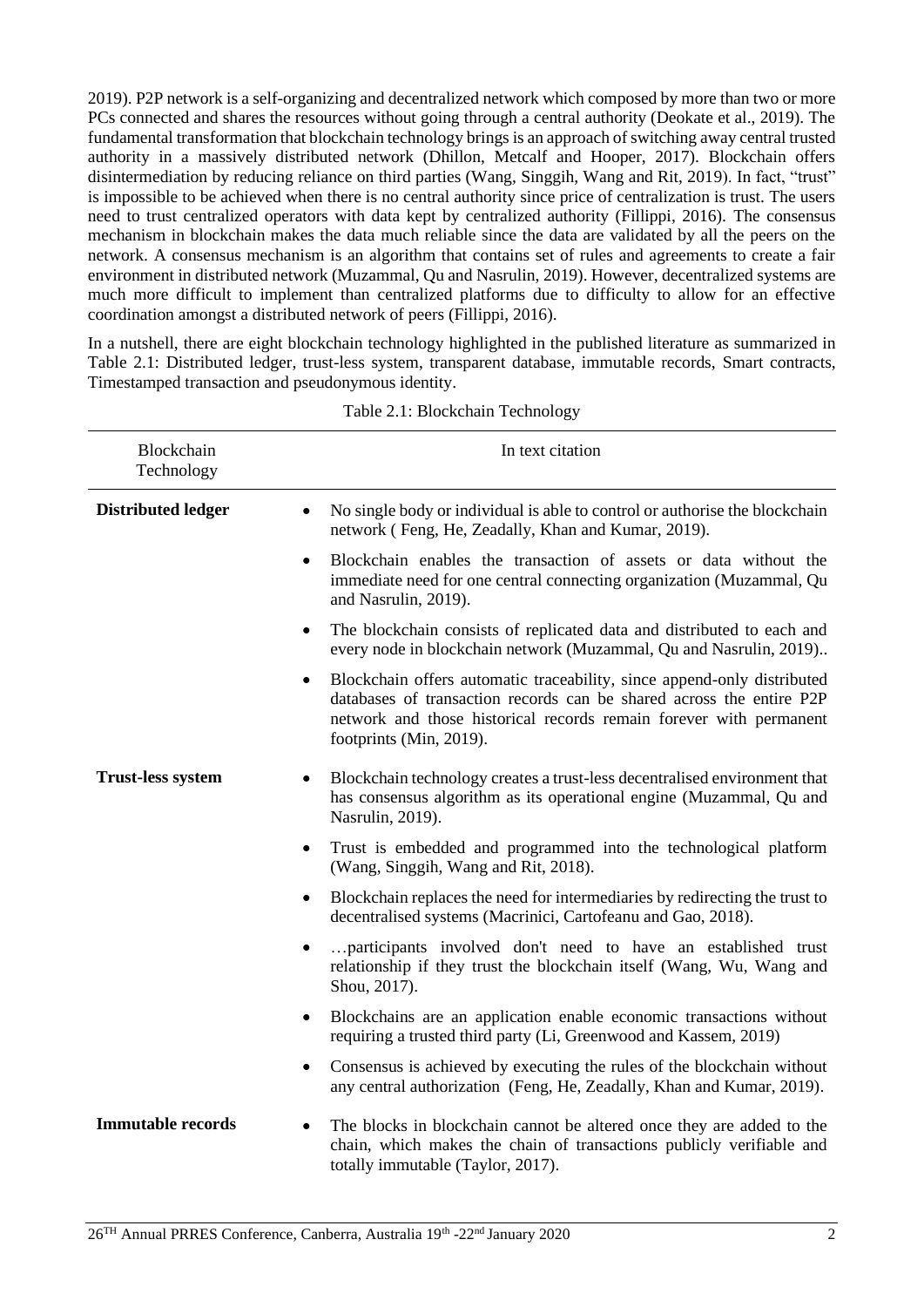|                                   |           | Once the blocks are connected within a chain, they become immutable<br>(Swan, 2015).                                                                                                                                                         |
|-----------------------------------|-----------|----------------------------------------------------------------------------------------------------------------------------------------------------------------------------------------------------------------------------------------------|
|                                   | $\bullet$ | Blockchain relies on cryptographic signatures makes it difficult for<br>anyone to tamper (Hackett, 2017).                                                                                                                                    |
| <b>Smart contract</b>             |           | Blockchains can be programmed to automatically trigger actions between<br>nodes such as payments or other events once certain conditions are met<br>(Wang, Singgih, Wang and Rit, 2018).                                                     |
|                                   | $\bullet$ | By using blockchain, device management could be automated and data<br>synchronization could be easier and faster among IoT devices (Feng, He,<br>Zeadally, Khan and Kumar, 2019).                                                            |
|                                   | $\bullet$ | This network of things will transition toward becoming a network of<br>Smart contracts that talk to each other and—hopefully—make smart<br>decisions without the need for human intervention or interpretation<br>(Bambara and Allen, 2018). |
| <b>Timestamped</b><br>transaction |           | The availability of a real-time, change-resistant and hack-resistant record<br>of data with trustworthy time entries increases the reliability, integrity and<br>transparency of the data (Li, Greenwood and Kassem, 2019).                  |
|                                   | $\bullet$ | The blockchain's database operations are performed in near real-time<br>(Muzammal, Qu and Nasrulin, 2019).                                                                                                                                   |
| Pseudo-anonymous<br>database      |           | Identity of those involved in the transaction is represented by an address<br>key in the form of a random string (Bambara and Allen, 2018).                                                                                                  |
|                                   | $\bullet$ | The information within blockchain is viewable by all participants (Wang,<br>Singgih, Wang and Rit, 2018).                                                                                                                                    |
|                                   | ٠         | Anyone on the network can browse via a designated website and<br>see the up-to-date ledger (Bambara and Allen, 2018).                                                                                                                        |
|                                   |           |                                                                                                                                                                                                                                              |

#### **RESEARCH METHODS**

A questionnaire survey was conducted to explore the perceptions and experiences of industrial practitioners towards some current practices of the construction industry which are imperative to the adoption of blockchain technology. The first part of the questionnaire consists of 25 statements which sought

- (i) the degree of agreement of current practices in the construction industry; and
- (ii) the experiences encountered in the construction project involved.

The statements of both parts of the questionnaire are generated from the six imperatives synthesize from the literature reviewed. Seven points Likert-scale is applied to every question from strongly agree to strongly disagree.

Table 2: Perceptions on Construction Management Practices and the Related Blockchain Technology

| <b>Statements</b> | <b>Construction Management Practices</b>                                             | <b>Blockchain Technology</b> |
|-------------------|--------------------------------------------------------------------------------------|------------------------------|
| S1                | All information regarding to project should be transparent to<br>whole project team. | Pseudo-anonymous database    |
| S <sub>2</sub>    | All information regarding to project should be accessible by<br>whole project team.  | Pseudo-anonymous database    |
| S <sub>3</sub>    | Insufficient of information causes poor decision making.                             | Pseudo-anonymous database    |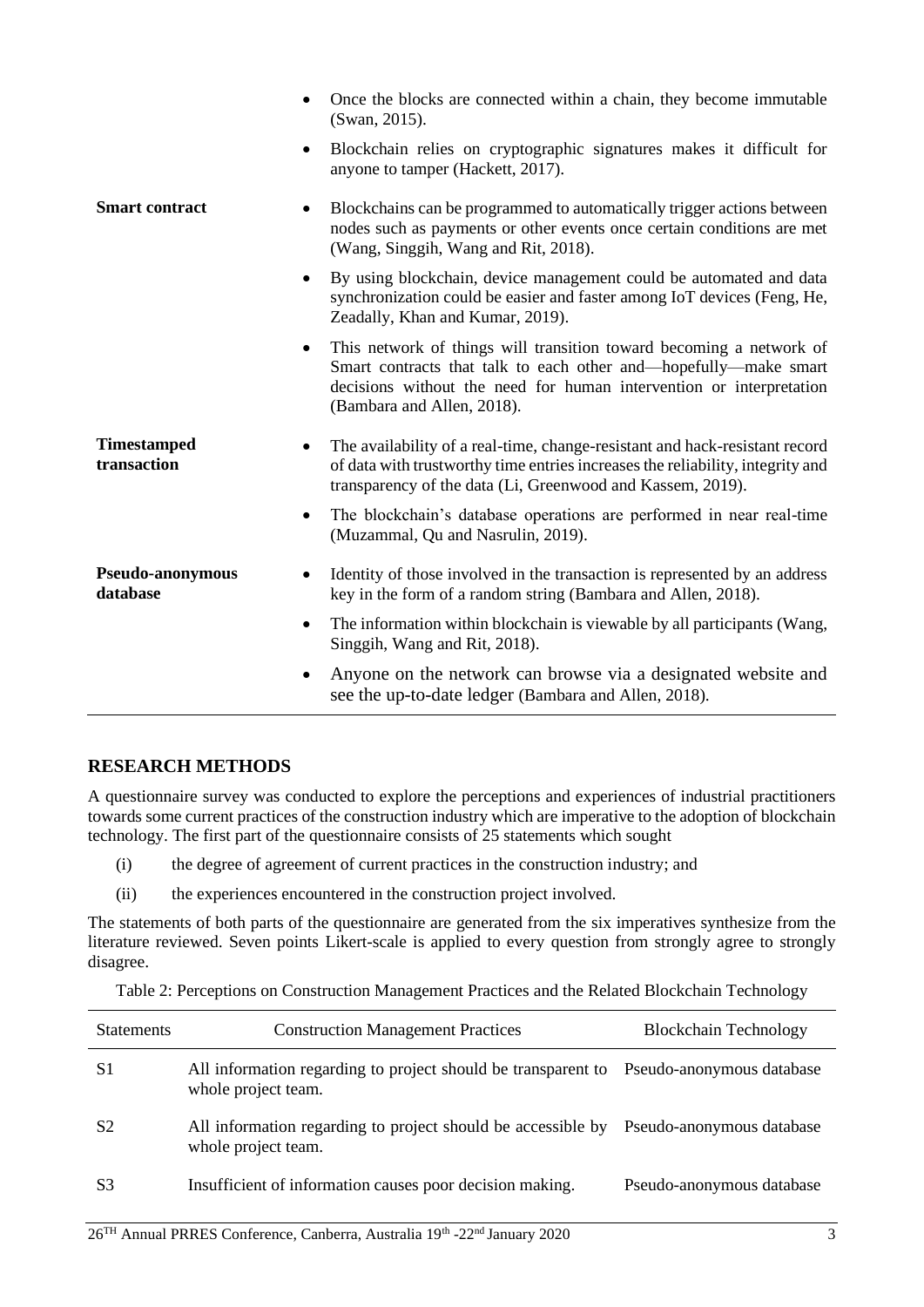| S <sub>4</sub>   | Transparency of information leads to privacy problem.                                                         | Pseudo-anonymous database |
|------------------|---------------------------------------------------------------------------------------------------------------|---------------------------|
| S <sub>5</sub>   | Third authorities such as banks and lawyers are necessity in<br>construction project in certifying documents. | Distributed ledger        |
| S6               | Removing involvement of third party is disadvantageous.                                                       | Distributed ledger        |
| S7               | The engagement of third party incurs unnecessary cost.                                                        | Distributed ledger        |
| S8               | The information should be synchronized in digital platform in<br>real time.                                   | Timestamped transaction   |
| S9               | Delay in transferring information causes disputes or<br>misunderstandings.                                    | Timestamped transaction   |
| S <sub>10</sub>  | Stakeholders<br>provide<br>real-time-synchronized<br>do<br>not<br>information.                                | Timestamped transaction   |
| S11              | Stakeholders are always providing correct information.                                                        | Timestamped transaction   |
| S <sub>12</sub>  | Lack of trust prohibits information sharing.                                                                  | Trust-less system         |
| S <sub>13</sub>  | Third party certification is more likely to be trusted.                                                       | Trust-less system         |
| S <sub>14</sub>  | Paper-contract is more reliable than e-contract.                                                              | Trust-less system         |
| S <sub>15</sub>  | Late or no-payment always happened in construction industry.                                                  | Smart contract            |
| S16              | Back-to-back payment causes payment problem.                                                                  | Smart contract            |
| S17              | Payment is better to be generated automatically upon<br>completed works assigned.                             | Smart contract            |
| S18              | Payment is better to be generated directly from client to<br>contractors and suppliers.                       | Smart contract            |
| S19              | Data is unsecured when anyone can modify it even after it is Immutable records<br>published.                  |                           |
| S <sub>20</sub>  | Hacking and Tampering of data is not likely to happen in Immutable records<br>construction industry.          |                           |
| S <sub>21</sub>  | Lack of awareness prohibits improvement of information Immutable records<br>security system.                  |                           |
| S22              | Lack of ability prohibits improvement of information security<br>system.                                      | Immutable records         |
| S <sub>2</sub> 3 | Current construction supply chain is complex in nature.                                                       | Timestamped transaction   |
| S24              | Tracking of historical information is difficult in the project.                                               | Timestamped transaction   |
| S <sub>25</sub>  | Proper traceable system improves workflow of project.                                                         | Timestamped transaction   |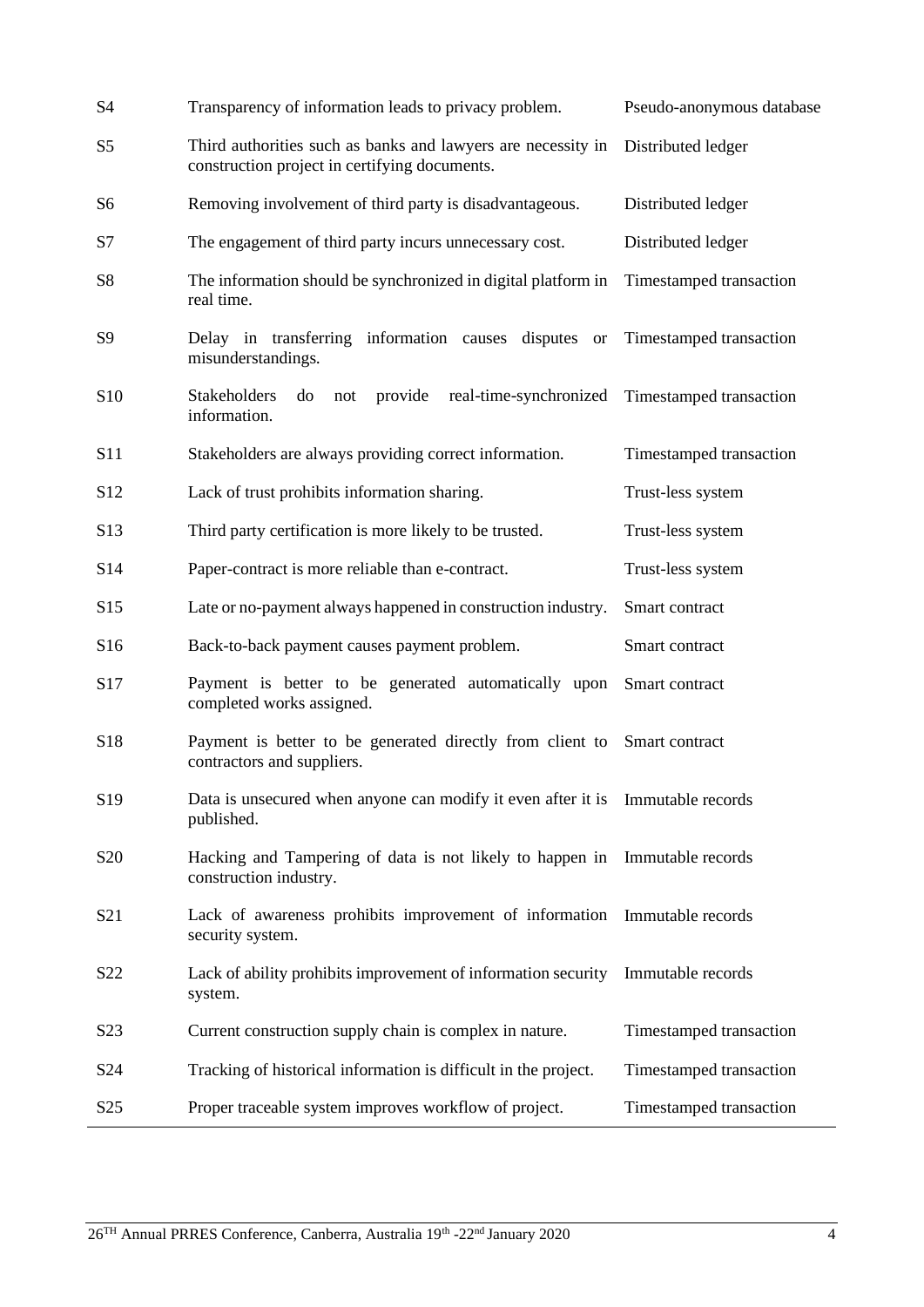| <b>Statements</b> | <b>Construction Management Practices</b>                                                                    | <b>Blockchain Technology</b> |
|-------------------|-------------------------------------------------------------------------------------------------------------|------------------------------|
| P <sub>1</sub>    | Our company always shared information to every member in Pseudo-anonymous database<br>project team.         |                              |
| P <sub>2</sub>    | Our company was allowed to access to all information Pseudo-anonymous database<br>regarding to the project. |                              |
| P <sub>3</sub>    | Our company made poor decision because of insufficient of Pseudo-anonymous database<br>information.         |                              |
| P4                | Our company always experienced privacy problem because of Pseudo-anonymous database<br>information sharing. |                              |
| P <sub>5</sub>    | Our company engaged third party such as banks and lawyers<br>to certify our documents.                      | Distributed ledger           |
| P <sub>6</sub>    | Our company removed involvement of third party.                                                             | Distributed ledger           |
| P7                | Our company always paid extra cost for the services from<br>third party.                                    | Distributed ledger           |
| P <sub>8</sub>    | Our company updated information to stakeholders in real Timestamped transaction<br>time.                    |                              |
| P <sub>9</sub>    | Our company was involved in disputes because of delay in<br>receiving information.                          | Timestamped transaction      |
| P <sub>10</sub>   | Our company would prefer to use system that provides real-<br>time-synchronized-information.                | Timestamped transaction      |
| <b>P11</b>        | Our company provided correct information to stakeholders.                                                   | Timestamped transaction      |
| P <sub>12</sub>   | Our company only shared information to others who are<br>trusted.                                           | Trust-less system            |
| P13               | Our company trusted documents that have been certified by Trust-less system<br>central authority.           |                              |
| P <sub>14</sub>   | Our company relied more on paper-contract instead of e-<br>contract.                                        | Trust-less system            |
| P <sub>15</sub>   | Our company always experienced late or no-payment.                                                          | Smart contract               |
| P <sub>16</sub>   | Our company always delayed payment to other parties.                                                        | Smart contract               |
| P17               | Our company would prefer payment method that generates<br>automatically upon completed works.               | Smart contract               |
| P18               | Our company would prefer payment method that generates<br>directly from client to others.                   | Smart contract               |
| P <sub>19</sub>   | Our company experienced data being modified even after it Immutable records<br>was published.               |                              |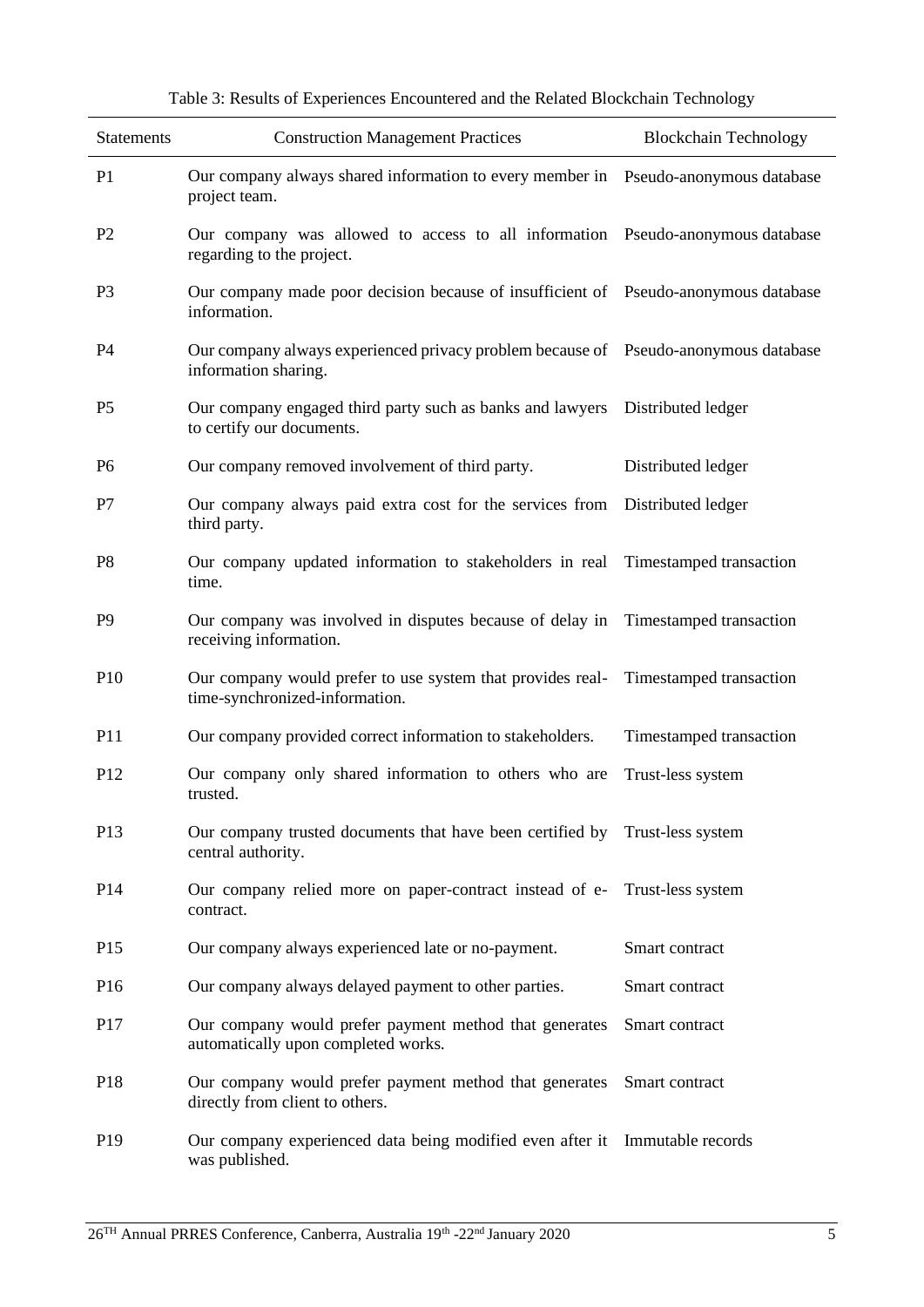| P <sub>20</sub>  | Our company often experienced hacking and tampering of Immutable records<br>data.                                                   |                         |
|------------------|-------------------------------------------------------------------------------------------------------------------------------------|-------------------------|
| P <sub>21</sub>  | Our company was unaware of importance of security system. Immutable records                                                         |                         |
| P <sub>22</sub>  | Our company was lack of ability to improve security system.                                                                         | Immutable records       |
| P <sub>2</sub> 3 | Our company was involved in construction supply chain Timestamped transaction<br>which consists of parties from various industries. |                         |
| P <sub>24</sub>  | Our company was able to track historical information.                                                                               | Timestamped transaction |
| P <sub>25</sub>  | Our company had a smooth workflow because of traceable Timestamped transaction<br>information.                                      |                         |

The data collected were tested with reliability test and non-parametric test such as Chi-square test and Extension of Median test. Cronbach's Alpha Reliability test is conducted in order to validate the questionnaire construct. The Chi-square goodness-of-fit test is a non-parametric test to find out the significant difference by comparing the observed sample distribution with expected probability distribution. Extension of median test is non-parametric test, extended version from Mood's Median Test, that used to test whether two or more independent groups have been drawn from a population with the same or different median (Gibbons and Chakraborti, 2010; Daniel, 1990).

# **RESULTS AND DISCUSSION**

A total of 185 sets survey's requests were sent out but only 150 sets data duly filled replies are received and the respondents' demographic details were summarized in Table 4 below.

| General<br>Information | Categories                   | Frequency | Percentage $(\%)$ |
|------------------------|------------------------------|-----------|-------------------|
| <b>Business Nature</b> | <b>Construction Business</b> | 49        | 32.7              |
|                        | <b>Property Development</b>  | 34        | 22.7              |
|                        | <b>Consultancy Services</b>  | 55        | 36.7              |
|                        | Others                       | 12        | 8.0               |
| Profession             | Architect                    | 30        | 20.0              |
|                        | Engineer                     | 32        | 21.3              |
|                        | <b>Quantity Surveyor</b>     | 57        | 38.0              |
|                        | Others                       | 31        | 20.7              |
| Size of Company        | Small (5 to 30 employees)    | 40        | 26.7              |
|                        | Medium (30 to 75 employees)  | 67        | 44.7              |
|                        | Large $($ >75 employees $)$  | 43        | 28.7              |

## **Table 4: Attributes of Respondents (N=150)**

The Cronbach alpha value of reliability tests on the 25 statements of current practices in the construction industry and experiences of respondents encountered in the construction project involved related to the blockchain imperatives are 0.810and .757 respectively as shown in Table 5 indicated that the constructs are internally consistent.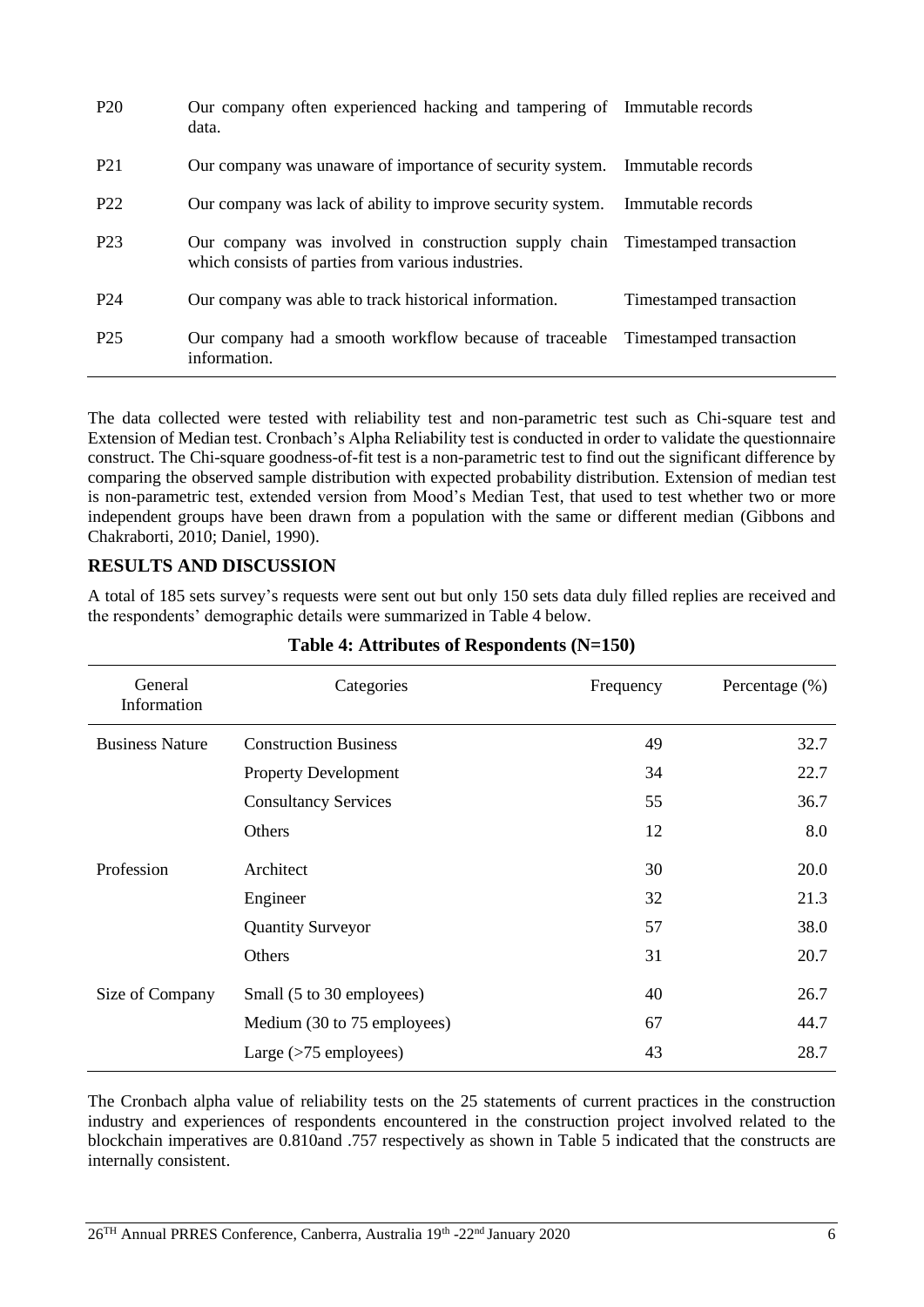| <b>Statements</b>                                   | N of items | Cronbanch's Alpha |
|-----------------------------------------------------|------------|-------------------|
| Perceptions on construction<br>management practices | 25         | .810              |
| Experiences encountered                             | 25         | .757              |

Table 5: Results of Reliability Analysis

Table 6 indicates that the Chi-square test results of all the 25 statements on current practices in the construction industry shown statistically significant different by comparing the observed sample distribution with expected probability distribution. All the 25 statements received more than 50% agreements from the respondents with S8 - "*The information should be synchronized in digital platform in real time*" (95%), S25 - "*Proper traceable system improves workflow of project*" (93%), S9 - "*Delay in transferring information causes disputes or misunderstandings*" (90%) and S3 - "*Insufficient of information causes poor decision making*" (90%) received more than 90% of agreement.

Table 6: Results of Perceptions on Construction Management Practices and Related Blockchain Technology

| Statement        | 1                | $\overline{2}$   | 3              | 4              | 5  | 6  | 7  | Agree $(\geq 5)$ | Chi-<br>square | Sig.  | <b>Blockchain Technology</b> |
|------------------|------------------|------------------|----------------|----------------|----|----|----|------------------|----------------|-------|------------------------------|
| <b>S8</b>        | $\overline{0}$   | 1                | $\overline{0}$ | $\overline{7}$ | 31 | 84 | 27 | 142 (94.7%)      | 155.200        | 0.000 | Timestamped<br>transaction   |
| S <sub>25</sub>  | $\boldsymbol{0}$ | 1                | 1              | 8              | 22 | 77 | 41 | 140 (93.3%)      | 176.400        | 0.000 | Timestamped<br>transaction   |
| S9               | $\boldsymbol{0}$ | $\mathbf{1}$     | $\mathbf{1}$   | 12             | 28 | 77 | 30 | 135 (90.0%)      | 162.640        | 0.000 | Timestamped<br>transaction   |
| S <sub>3</sub>   | $\boldsymbol{0}$ | $\overline{0}$   | $\overline{2}$ | 13             | 20 | 86 | 29 | 135 (90.0%)      | 143.667        | 0.000 | Pseudo-anonymous<br>database |
| S17              | $\boldsymbol{0}$ | $\boldsymbol{0}$ | 3              | 13             | 21 | 46 | 67 | 134 (89.3%)      | 90.800         | 0.000 | Smart contract               |
| S <sub>5</sub>   | $\boldsymbol{0}$ | $\mathbf{1}$     | $\mathbf{1}$   | 16             | 22 | 86 | 24 | 132 (88.0%)      | 198.560        | 0.000 | Distributed ledger           |
| S19              | $\boldsymbol{0}$ | $\overline{2}$   | 6              | 12             | 35 | 73 | 22 | 130 (86.7%)      | 138.880        | 0.000 | Immutable records            |
| S <sub>12</sub>  | $\boldsymbol{0}$ | $\overline{2}$   | $\overline{4}$ | 14             | 36 | 78 | 16 | 130 (86.7%)      | 164.080        | 0.000 | Trust-less system            |
| S18              | $\boldsymbol{0}$ | 6                | 11             | 9              | 14 | 50 | 60 | 124 (82.7%)      | 111.360        | 0.000 | Smart contract               |
| S <sub>15</sub>  | $\boldsymbol{0}$ | $\mathbf{1}$     | 10             | 15             | 26 | 66 | 32 | 124 (82.7%)      | 105.280        | 0.000 | Smart contract               |
| S <sub>5</sub>   | $\boldsymbol{0}$ | $\mathbf{1}$     | $\overline{4}$ | 22             | 33 | 61 | 29 | 123 (82.0%)      | 96.080         | 0.000 | Transparent database         |
| S22              | 3                | 6                | 9              | 9              | 42 | 66 | 15 | 123 (82.0%)      | 155.760        | 0.000 | Immutable records            |
| S13              | $\boldsymbol{0}$ | $\mathbf{1}$     | 10             | 20             | 28 | 76 | 15 | 119 (79.3%)      | 141.440        | 0.000 | Trust-less system            |
| S <sub>6</sub>   | $\boldsymbol{0}$ | $\overline{2}$   | $\overline{4}$ | 26             | 45 | 41 | 32 | 118 (78.7%)      | 67.040         | 0.000 | Distributed ledger           |
| S <sub>2</sub> 3 | $\boldsymbol{0}$ | $\overline{2}$   | 5              | 26             | 26 | 74 | 17 | 117 (78.0%)      | 135.840        | 0.000 | Timestamped<br>transaction   |
| S14              | $\overline{0}$   | $\overline{4}$   | 14             | 18             | 26 | 54 | 34 | 114 (76.0%)      | 61.360         | 0.000 | Trust-less system            |

26<sup>TH</sup> Annual PRRES Conference, Canberra, Australia 19<sup>th</sup> -22<sup>nd</sup> January 2020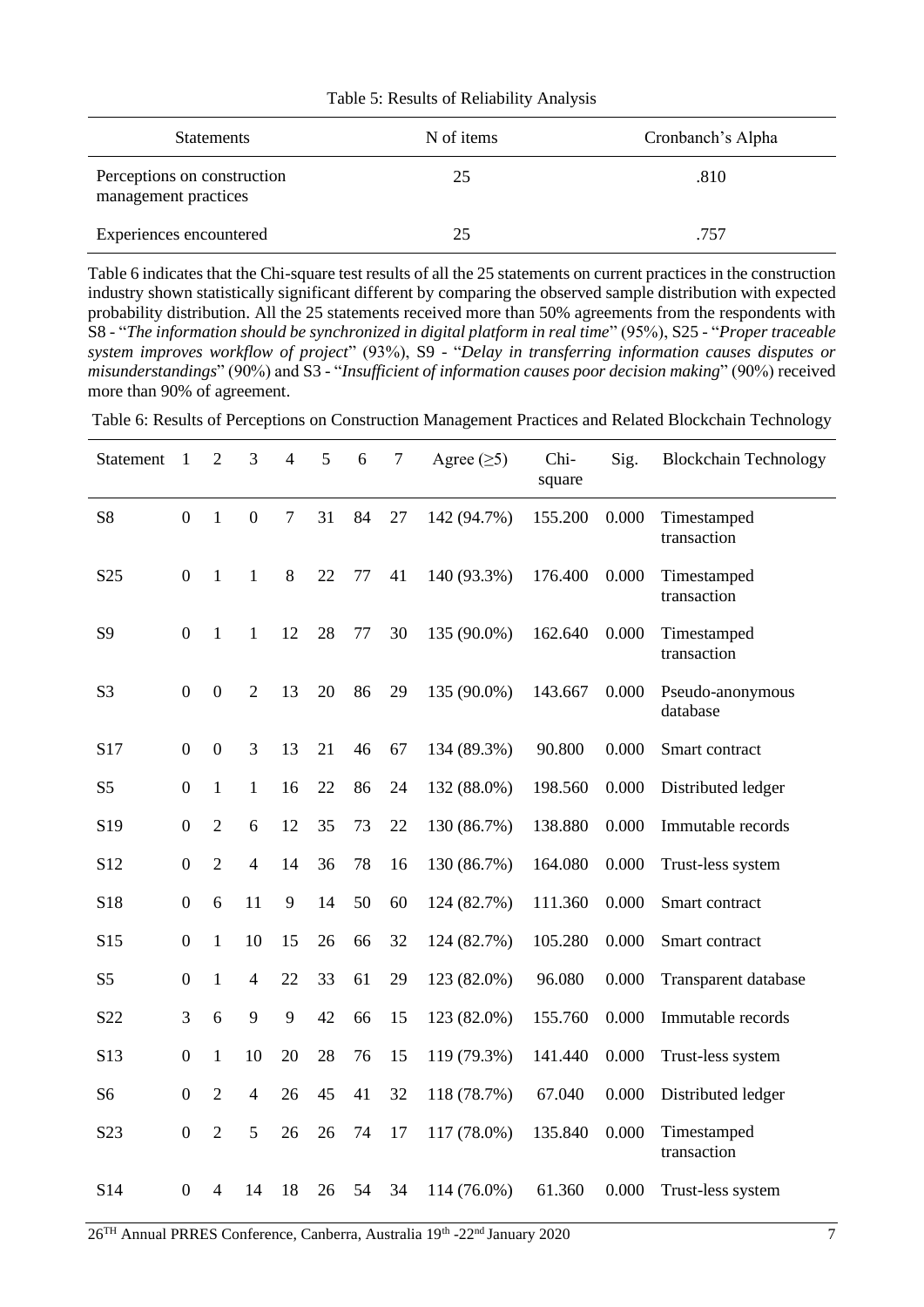| S <sub>10</sub> | $\overline{0}$   | 4      | 7  | 26 | 41 | 51 | 21 | 113 (75.3%) | 68.560  | 0.000 | Timestamped<br>transaction   |
|-----------------|------------------|--------|----|----|----|----|----|-------------|---------|-------|------------------------------|
| S <sub>21</sub> | 1                | 7      | 16 | 13 | 25 | 78 | 10 | 113 (75.3%) | 189.920 | 0.000 | Immutable records            |
| S <sub>24</sub> | $\mathbf{0}$     | 7      | 22 | 12 | 42 | 49 | 18 | 109 (72.7%) | 56.640  | 0.000 | Timestamped<br>transaction   |
| S <sub>4</sub>  | $\mathbf{1}$     | 10     | 8  | 22 | 46 | 41 | 22 | 109 (72.6%) | 80.067  | 0.000 | Pseudo-anonymous<br>database |
| S <sub>1</sub>  | 2                | 6      | 21 | 14 | 23 | 58 | 26 | 107(71.3%)  | 94.813  | 0.000 | Pseudo-anonymous<br>database |
| S7              | $\overline{0}$   | $\tau$ | 18 | 20 | 45 | 52 | 8  | 105 (70.0%) | 72.640  | 0.000 | Distributed ledger           |
| S <sub>2</sub>  | 2                | 8      | 20 | 16 | 32 | 45 | 27 | 104 (69.3%) | 60.093  | 0.000 | Pseudo-anonymous<br>database |
| S <sub>20</sub> | 3                | 10     | 12 | 26 | 56 | 37 | 6  | 99 (66.0%)  | 105.267 | 0.000 | Immutable records            |
| S <sub>16</sub> | $\boldsymbol{0}$ | 9      | 14 | 28 | 51 | 34 | 14 | 99 (66.0%)  | 50.560  | 0.000 | Smart contract               |
| S <sub>11</sub> | 2                | 8      | 19 | 28 | 31 | 55 | 7  | 93 (62.0%)  | 94.907  | 0.000 | Timestamped<br>transaction   |

Noted: 1: Strongly Disagree, 2: Disagree, 3: Slightly Disagree, 4: Neutral, 5: Slightly Agree, 6: Agree, 7: Strongly Agree

Table 7 indicates that the Chi-square test results of all the 25 statements related to the experiences encountered in the construction project involved are statistically significant different by comparing the observed sample distribution with expected probability distribution. 19 out of 25 statements received more than 50% agreements from the respondents with P13 - "*Our company trusted documents that have been certified by central authority*" (96%), P11 - "*Our company provided correct information to stakeholders*" (93%), P25 - "*Our company had a smooth workflow because of traceable information*" (92%). The statement received less than 50% approval are: P16 - "*Our company always delayed payment to other parties*" (47%), P4 - "*Our company always experienced privacy problem because of information sharing*" (39%), P2 - "*Our company was allowed to access to all information regarding to the project*" (39%), P20 - "*Our company often experienced hacking and tampering of data*" (39%), P19 - "*Our company experienced data being modified even after it was published*" (33%) and P6 - "*Our company removed involvement of third party*"(9%).

| Statement       | $\overline{1}$ | 2        | $\overline{\mathbf{3}}$ | $\overline{4}$ | 5  | 6   | 7  | Agree $(\geq 5)$ | Chi-<br>square | Sig.  | <b>Blockchain</b><br>Technology |
|-----------------|----------------|----------|-------------------------|----------------|----|-----|----|------------------|----------------|-------|---------------------------------|
| P <sub>13</sub> | $\theta$       | 1        | $\theta$                | 5 <sup>5</sup> | 29 | 101 | 14 | 144 (96.0%)      | 225.467        | 0.000 | Trust-less system               |
| <b>P11</b>      | $\Omega$       | $\theta$ | $\overline{1}$          | 10             | 41 | 68  | 30 | 139 (92.7%)      | 93.533         | 0.000 | Timestamped<br>transaction      |
| P <sub>25</sub> |                | 2        | 3                       | 6              | 36 | 88  | 14 | 138 (92.0%)      | 283.347        | 0.000 | Timestamped<br>transaction      |
| P <sub>14</sub> | $\Omega$       | $\theta$ | 6                       | 10             | 18 | 77  | 39 | 134 (89.3%)      | 113.667        | 0.000 | Trust-less system               |

Table 7: Results of Experiences Encountered and Related Blockchain Technology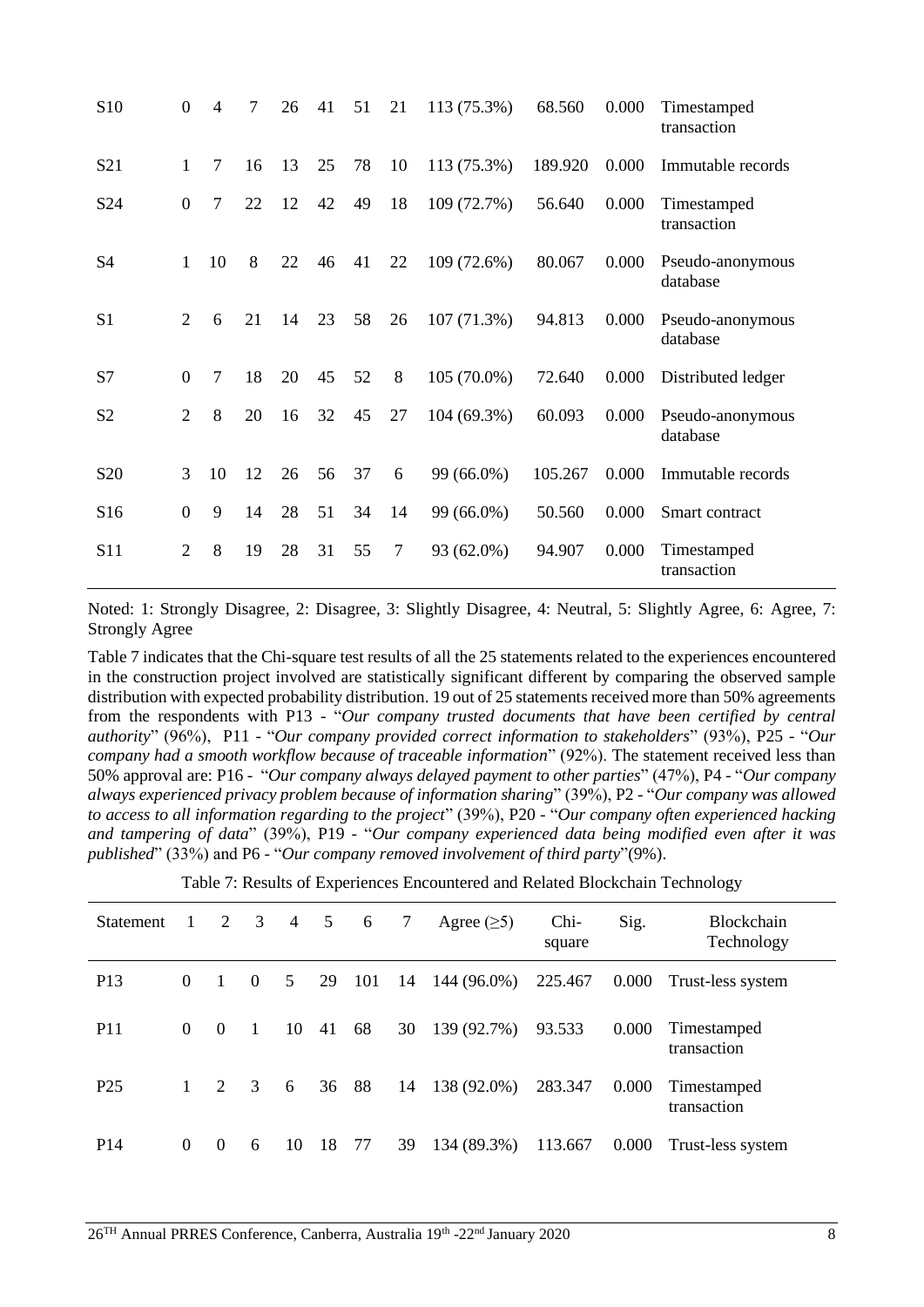| P10             | 1                | $\boldsymbol{0}$ | 3              | 12 | 33 | 79 | 22             | 134 (89.3%) | 168.720 | 0.000 | Timestamped<br>transaction   |
|-----------------|------------------|------------------|----------------|----|----|----|----------------|-------------|---------|-------|------------------------------|
| P <sub>23</sub> | $\boldsymbol{0}$ | 1                | 6              | 11 | 36 | 92 | $\overline{4}$ | 132 (88.0%) | 247.360 | 0.000 | Timestamped<br>transaction   |
| P17             | $\boldsymbol{0}$ | 1                | $\overline{2}$ | 16 | 11 | 97 | 23             | 131 (87.3%) | 262.800 | 0.000 | Smart contract               |
| P <sub>5</sub>  | $\boldsymbol{0}$ | $\mathbf{1}$     | 5              | 13 | 28 | 94 | 9              | 131 (87.3%) | 245.840 | 0.000 | Distributed ledger           |
| P <sub>9</sub>  | $\mathbf{1}$     | 5                | 4              | 10 | 39 | 78 | 13             | 130 (86.7%) | 219.413 | 0.000 | Timestamped<br>transaction   |
| P <sub>15</sub> | 1                | 1                | 10             | 15 | 45 | 57 | 21             | 123 (82.0%) | 131.960 | 0.000 | Smart contract               |
| P <sub>3</sub>  | $\boldsymbol{0}$ | $\overline{2}$   | 8              | 19 | 27 | 88 | 6              | 121 (80.7%) | 207.520 | 0.000 | Pseudo-anonymous<br>database |
| P <sub>21</sub> | 6                | 6                | 7              | 12 | 30 | 81 | 8              | 119 (79.3%) | 213.533 | 0.000 | Immutable records            |
| P <sub>12</sub> | $\boldsymbol{0}$ | 7                | 16             | 11 | 46 | 52 | 18             | 116 (77.3%) | 72.800  | 0.000 | Trust-less system            |
| P18             | $\boldsymbol{0}$ | 11               | 10             | 16 | 11 | 75 | 27             | 113 (75.3%) | 128.080 | 0.000 | Smart contract               |
| P <sub>22</sub> | 3                | 14               | 14             | 11 | 41 | 49 | 18             | 108 (72.0%) | 79.973  | 0.000 | Immutable records            |
| P <sub>1</sub>  | $\boldsymbol{0}$ | 9                | 19             | 15 | 54 | 50 | $\overline{4}$ | 108 (72.0%) | 92.480  | 0.000 | Pseudo-anonymous<br>database |
| P7              | $\overline{0}$   | 3                | 8              | 35 | 33 | 68 | 3              | 104 (69.3%) | 130.800 | 0.000 | Distributed ledger           |
| P <sub>8</sub>  | $\boldsymbol{0}$ | 6                | 25             | 22 | 61 | 31 | 5              | 97 (64.7%)  | 84.080  | 0.000 | Timestamped<br>transaction   |
| P <sub>24</sub> | $\overline{2}$   | 13               | 37             | 26 | 41 | 31 | 6              | 78 (52.0%)  | 67.467  | 0.000 | Timestamped<br>transaction   |
| P <sub>16</sub> | 8                | 22               | 25             | 25 | 48 | 16 | 6              | 70 (46.7%)  | 55.053  | 0.000 | Smart contract               |
| P4              | 6                | 21               | 32             | 32 | 30 | 22 | 7              | 59 (39.3%)  | 34.707  | 0.000 | Pseudo-anonymous<br>database |
| P <sub>2</sub>  | $\tau$           | 31               | 34             | 19 | 29 | 24 | 6              | 59 (39.3%)  | 35.733  | 0.000 | Pseudo-anonymous<br>database |
| P <sub>20</sub> | 13               | 30               | 31             | 18 | 23 | 31 | $\overline{4}$ | 58 (38.7%)  | 30.133  | 0.000 | Immutable records            |
| P <sub>19</sub> | $\overline{2}$   | 31               | 39             | 28 | 24 | 24 | $\overline{2}$ | 50 (33.3%)  | 56.547  | 0.000 | Immutable records            |
| P <sub>6</sub>  | 29               | 59               | 32             | 17 | 6  | 6  | $\mathbf{1}$   | 13 (8.7%)   | 116.373 | 0.000 | Distributed ledger           |

Noted: 1: Strongly Disagree, 2: Disagree, 3: Slightly Disagree, 4: Neutral, 5: Slightly Agree, 6: Agree, 7: Strongly Agree

#### **Distributed Ledger**

The trust problem has been around since beginning of time. People has to cooperate with each other in order to progress. However, when people are doing collectively, they tend to open themselves being deceived,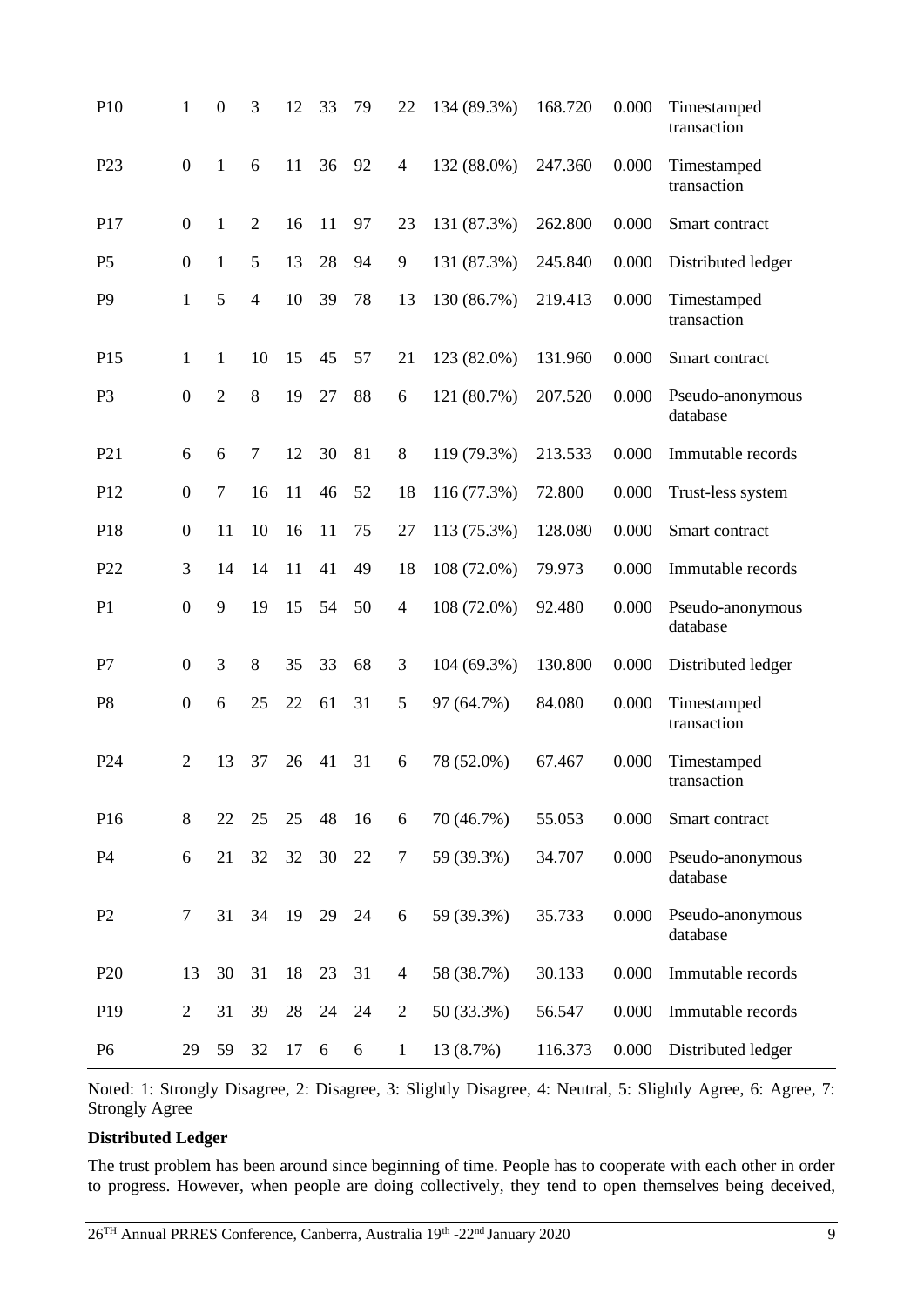misled, and subsequently disappointed. Hence, societies have instituted trusted third party to address the trust problem (Bambara and Allen, 2018). This type of centralised way to solve the trust problem is reflected in the result shown in Table 6 above, where 88% of the respondents agreed that "*Third authorities such as banks and lawyers are necessity in construction project in certifying documents*" (S5). Similarly, 78.7% of the respondents agreed that "*Removing involvement of third party is disadvantageous*" (S6), even though "*The engagement of third party incurs unnecessary cost"* are agreed by 70% of the respondents. 87% of the respondents' companies experienced "*engaged third party such as banks and lawyers to certify our documents*" (P5) and 69% always experienced "*paid extra cost for the services from third party*" (P7) as shown in Table 7.

Blockchain Technology provides an alternatives to solve the trust problem. It uses a distributed ledger (or shared ledger) and combining this with a consensus methodology. A single copy of each transaction is send to all parties in the network instead of logging transactions with a single third party. All parties in the network would have to keep an ongoing ledger of all transactions and each party in the network would have the exact same set of transactions (Bambara and Allen, 2018).

## **Trust-less System**

Blockchain technology is often referred to as a trust-less system. There is no need to place any trust in any human interaction because everything is taken care by the platform technology. The participants on the network need to give up their computing resources to this process (Bambara and Allen, 2018). However the result in Table 6 shown that 87% of the respondents agreed that "*Lack of trust prohibits information sharing*" (S12), 79% of them concurred that "*Third party certification is more likely to be trusted*" (S13) and 76% consented "*Paper-contract is more reliable than e-contract*" (S14). In practice, 96% of the respondents' companies *"…trusted documents that have been certified by central authority*" (P13), 89% of the respondents' companies *"…relied more on paper-contract instead of e-contract*" (P14) and 77% of the respondents' companies *"…only shared information to others who are trusted*" (P12).

### **Timestamped Transaction**

95% of the respondents opined that "*The information should be synchronized in digital platform in real time*" (S8) and 90% and 75% of them concurred that "*Delay in transferring information causes disputes or misunderstandings*" (S9) and "*Stakeholders do not provide real-time-synchronized information*" (S10) respectively (Table 6). Only 52% of the respondents agreed that their companies "*was able to track historical information*" (P24), although 92% of them claimed that their companies "*had a smooth workflow because of traceable information*" (P25) as shown in Table 7.

Blockchain maintains a doubly linked list of ordered blocks. Each block contains control data such as a timestamp, a link to a previous block, some other fields. The blocks once recorded are designed to be resistant to modification; the data in a block cannot be altered retroactively. The network timestamps transactions by hashing them into an ongoing chain of hash-based proof-of-work, forming a record that cannot be changed without redoing the proof-of-work. By a peer-to-peer network and a distributed timestamping server, a public blockchain database is managed autonomously (Bambara and Allen, 2018).

#### **Immutable Records**

87% of the respondents agreed that "*Data is unsecured when everyone can modify it even after it is published* (S19), although 66% opined that "*Hacking and tampering of data is not likely to happen in construction industry*" (S20) (Table 6). However, in practice, 39% of the respondents' companies experienced "*hacking and tampering of data*" (P20) and 33% of respondents experienced "*data being modified even after it was published*" (P19) as shown in Table 7. 79% and 72% of the respondent's companies were "*unaware of importance of security system*" (P21) and "*lack of ability to improve security system*" (P22) respectively (Table 7).

Blockchain technology has a potential to overcome this issue. The block validation system is designed to be immutable. Once the block is part of the blockchain it is an immutable record, i.e., none of the transactions can be changed, the transaction entry in it is permanent. All transactions old and new are preserved forever with no ability to delete. Anyone on the network can browse via a designated website and see the ledger. This provides a way for all participants to have an up-to-date ledger that reflects the most recent transactions or changes. In this way, blockchain establishes trust, which as we shall see facilitates transactions and brings many cost-saving efficiencies to all types of transactional interactions (Bambara and Allen, 2018).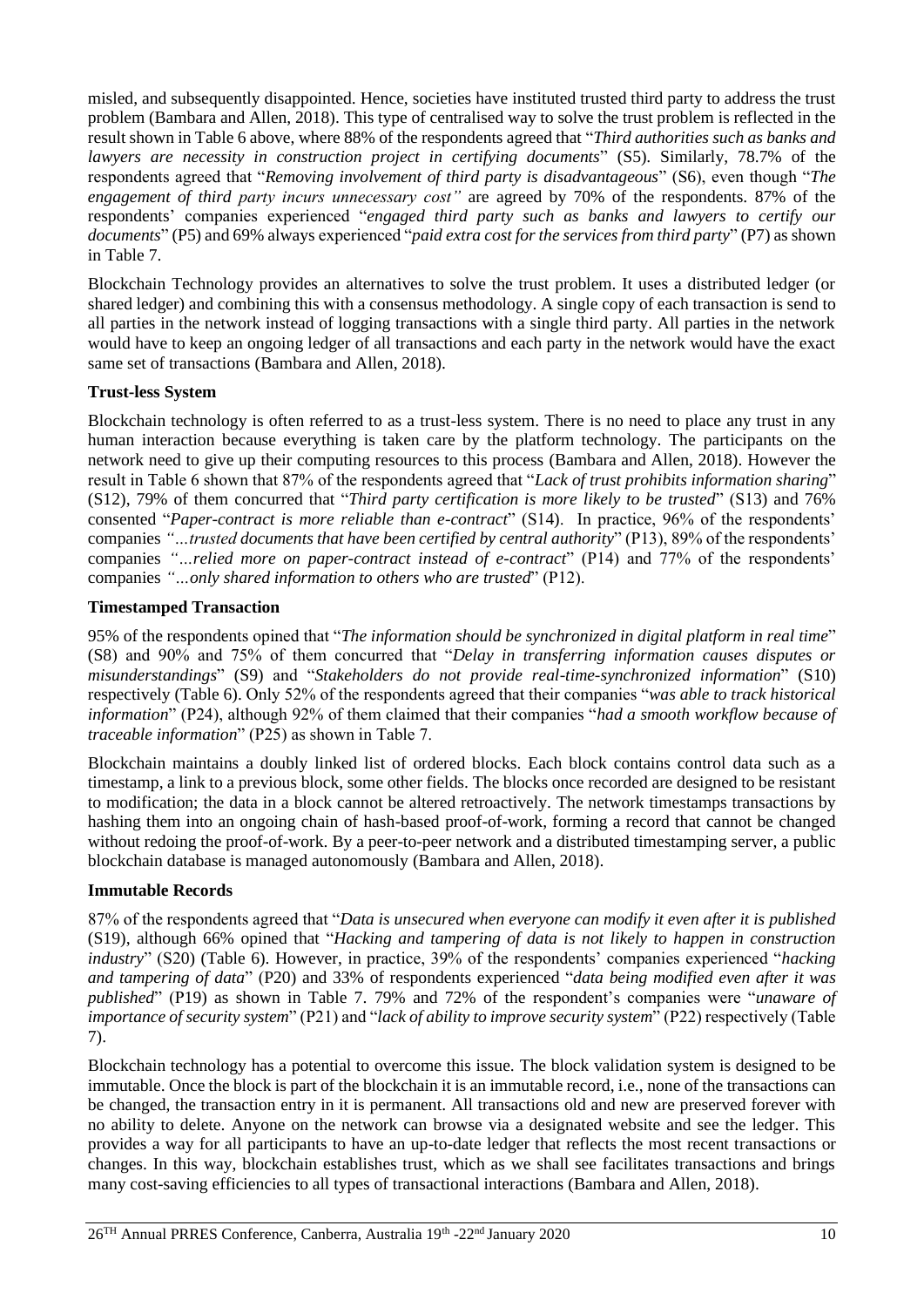#### **Pseudo-anonymous database**

90% of the respondents agreed that "*insufficient of information causes poor decision making*" (S3), 83% of the respondents concurred that "*transparency of information prevents corruption*" (S5), however, 73% of the respondents also concerned "*transparency of information leads to privacy problem*" (S4). There are 71% and 69% of the respondents opined all information regarding to project should be *"transparent to whole project team*" (S1) and "*accessible by whole project team*" (S2) respectively (Table 6).

Table 7 shows that 81% of the respondents' companies experienced "*making poor decision because of insufficient of information"* (P3), 72% "*always shared information to every member in project team*" (P1); however, only 39% of the respondents' companies "*allowed to access to all information regarding to the project*" (P2) and "*always experienced privacy problem because of information sharing*" (P4) (Table 7).

The blockchain is pseudo-anonymous database. The identity of those involved in the transaction is represented by an address key in the form of a random string. Different types or categories of blockchain have emerged, such as public, private, and even hybrid blockchains. Public blockchains can be accessed and updated by everyone, private blockchains can be accessed and updated by a limited group within an organization. The third kind of blockchains, a consortium of blockchains, are used in collaboration with others. The consortium facilitated trades at an institutional level among the members (Bambara and Allen, 2018).

Transparency is providing the right information to the right people. Transparency and truth seeking are complementary characteristics of trust. Transparency asks the question: can we see it? Truth asks: can we verify it? Blockchains offers truth and transparency as a base layer. Blockchain technology offers a degree of transparency and access to truth that can prevent breaches of trust. Blockchain technology promises to serve up and expose transparency in its rawest forms. Providing more transparency about their trust layers, organizations would fail less, not just because they will be more on guard, or fear getting questioned, but because they can decentralize their potential failures, and enabling early warning systems, and consequently, that should result in lowering their overall risks (Mougayar, 2016).

### **Smart Contract**

89% and 83% agreed that payment is better to be generated "*automatically upon completed works assigned*" (S17) and "*directly from client to contractors and suppliers*" (S18). Another 83% agreed that "*Late or nopayment always happened in construction industry*" (S15). In practice, 87% and 75% of respondents' company would prefer payment method that generates "*automatically upon completed works*" (P17) and "*directly from clients to others*" (P18) respectively. 82% of the respondents'' companies experienced "*always late or nopayment*" (P15). However, 46% of the respondents' companies "*always delayed payment to other parties*" (P16).

Smart contracts are a key underpinning of blockchain technology. Smart contracts help make the breach of an agreement expensive because they control a real-world valuable property via "digital means." So, a smart contract can enforce a functional implementation of a requirement and can show proof that certain conditions were met or not met. Smart contracts, being computer programs, are just the enabling technology, but the consequence of their actions can be made part of a legal agreement. A smart contract outcome could be used as an audit trail to prove if terms of legal agreement were followed or not. Smart contracts are software code representing business logic that runs a blockchain, and they are triggered by some external data that lets them modify some other data. They are closer to an event-driven construct, more than artificial intelligence. Smart contracts are usually part of a decentralized (blockchain) application. There could be several contracts to a specific application. Smart contracts are ideal for interacting with real-world assets, smart property, Internet of Things (IoT), and financial services instruments. They are not limited to money movements. They apply to almost anything that changes its state over time and could have a value attached to it (Mougayar, 2016).

## **CONCLUSION**

In a nutshell, the study shows that the construction practitioners agreed that '*information should be synchronized in digital platform in real time*' with '*proper traceable system* [to] *improves workflow of project'*, Any*'delay in transferring information causes disputes or misunderstandings*' and '*insufficient of information causes poor decision making*'. There are more than a third of the respondents' organisation '*delayed payment to other parties*', '*always experienced privacy problem because of information sharing*', '*allowed to access to all information regarding to the project*', '*often experienced hacking and tampering of data and experienced data being modified even after it was published*'. Blockchain technology enable transparency of information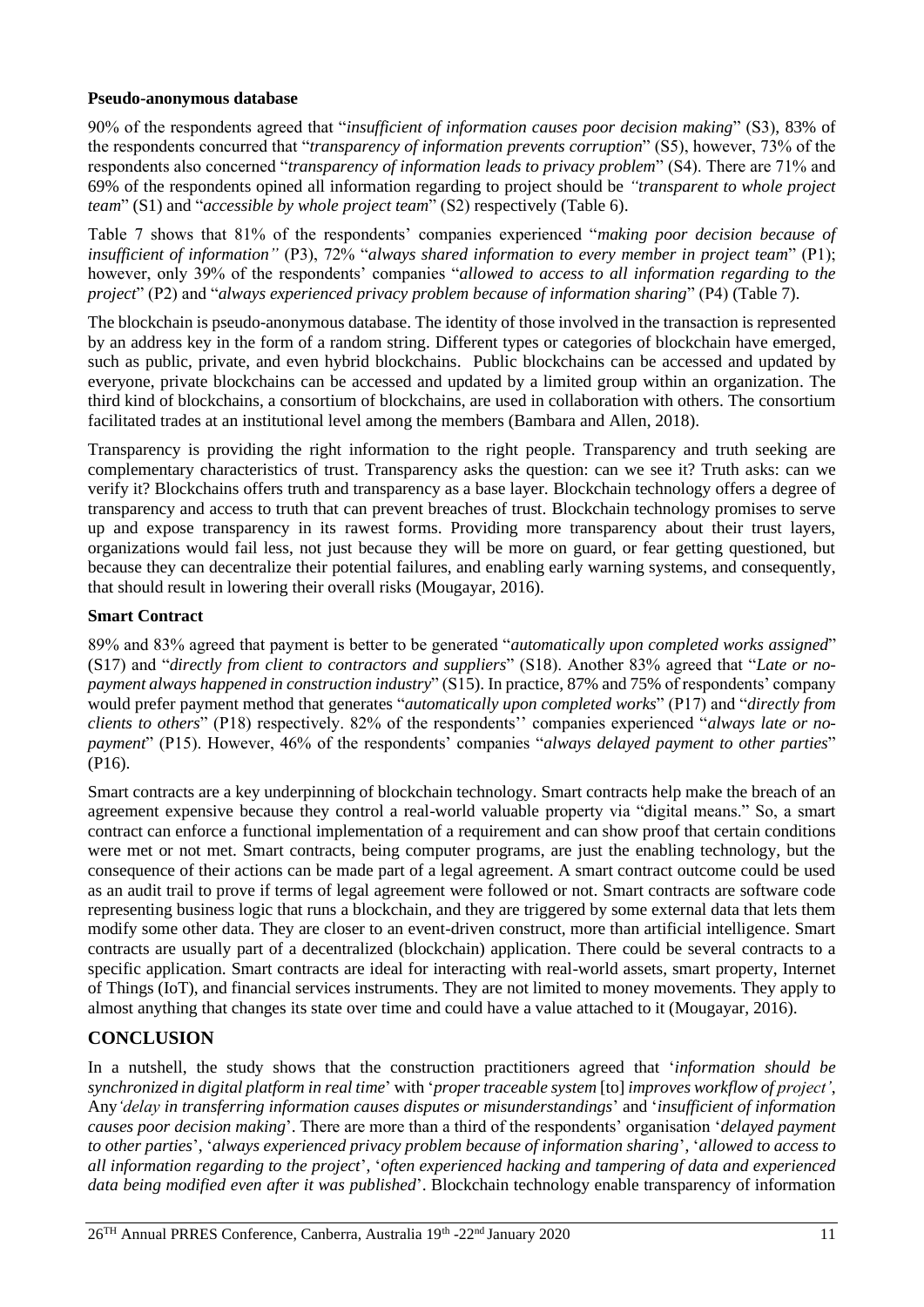and access to truth that can prevent breaches of trust with its pseudo-anonymous database. In addition, the timestamp transactions, forming a record that cannot be changed without redoing the proof-of-work. The block validation system preserves immutable permanent records. The ability of smart contract in enforcing a functional implementation of a requirement can pre-empt late and no-payment issues in the construction industry.

Nevertheless, there are more than 90% of the respondents' company trusted documents that have been certified by central authority, which reflects that the industry is very much accustomed to third party certification in solving the trust problem. This poses the greatest hindrance towards the successful adoption of blockchain technology in the construction industry.

#### **Reference**

Bambara, J. J., & Allen, P. R. (2018). *Blockchain A practical Guide to Developing Business, Law, and Technology Solutions.* McGraw Hill: New York.

Casino, F., Dasaklis, T.K. and Patsakis, C., 2019. A systematic literature review of blockchain-based applications: Current status, classification and open issues. *Telematics and Informatics*, [online] Available at: <http://www.sciencedirect.com/science/article/pii/S0736585318306324> [Accessed 7 Febuary 2019]

Daniel, W.W., 1990. Applied Nonparametric Statistics. 2<sup>nd</sup> ed. CA: DUXBURY

Deokate, B., Lal, C., Trček, D. and Conti, M., 2019. Mobility-aware cross-layer routing for peer-to-peer networks. *Computers & Electrical Engineering*, [online] Available at: <http://www.sciencedirect.com/science/article/pii/S0045790618315957>. [Accessed 8 Febuary 2019].

Dhillon, V., Metcalf, D. and Hooper, M., 2017. *Blockchain Enabled Applications*. *Blockchain Enabled Applications*.Orlando: Springer Science+ Business Media New York

Fedorowicz.J and Ghosh, A., 2008. The role of trust in supply chain governance. *Business Process Management Journal,* [e-journal] 14(4), pp.453 - 470. https://doi.org/10.1108/ 14637150810888019.

Feng, Q., He, D., Zeadally, S., Khan, M.K. and Kumar, N., 2019. A survey on privacy protection in blockchain system. *Journal of Network and Computer Applications*, [online] Available at: <https://doi.org/10.1016/j.jnca.2018.10.020> [Accessed 7 Febuary 2019].

Fillippi, P. De, 2016. The interplay between decentralization and privacy : the case of blockchain technologies. *Journal of Peer Production.* [online] Available at: [<https://ssrn.com/abstract=2852689>](https://ssrn.com/abstract=2852689) [Accessed 12 August] 2019]

Hackett, R., 2017. Maersk and Microsoft rested a blockchain for shipping insurance.

Li, J., Greenwood, D. and Kassem, M., 2019. Automation in Construction Blockchain in the built environment and construction industry : A systematic review , conceptual models and practical use cases. *Automation in Construction*, [online] 102(February), pp.288–307. Available at: <https://doi.org/10.1016/j.autcon.2019.02.005>.

Macrinici, D., Cartofeanu, C. and Gao, S., 2018. Smart contract applications within blockchain technology: A systematic mapping study. *Telematics and Informatics*, [online] Available at: <http://www.sciencedirect.com/science/article/pii/S0736585318308013> [Accssed 8 August 2019].

Min, H., 2019. Blockchain technology for enhancing supply chain resilience. *Business Horizons*, [online] Available at: <http://www.sciencedirect.com/science/article/pii/S0007681318301472> [Accessed 7 Febuary 2019].

Muzammal, M., Qu, Q. and Nasrulin, B., 2019. Renovating blockchain with distributed databases: An open source system. *Future Generation Computer Systems*, [online] Available at: <http://www.sciencedirect.com/science/article/pii/S0167739X18308732> [Accessed 7 Febuary 2019].

Seebacher, S., 2017. Blockchain Technology as an Enabler of Service Systems: A Structured Literature Review. *International Conference on Exploring Services Science.* [e-journal] Issue No.7. [https://doi.org/10.1007/978-3-319-56925-3\\_2](https://doi.org/10.1007/978-3-319-56925-3_2)

Taylor, D., 2017. Construction and Blockchain: how can it help the industry? *Capterra Construction Management Blog.* [online] Available at: <http://blog.capterra.com/construction-and-blockchain-how-can-ithelp-the-industry/, 2017–2–28> [Accessed 7 Febuary 2019].